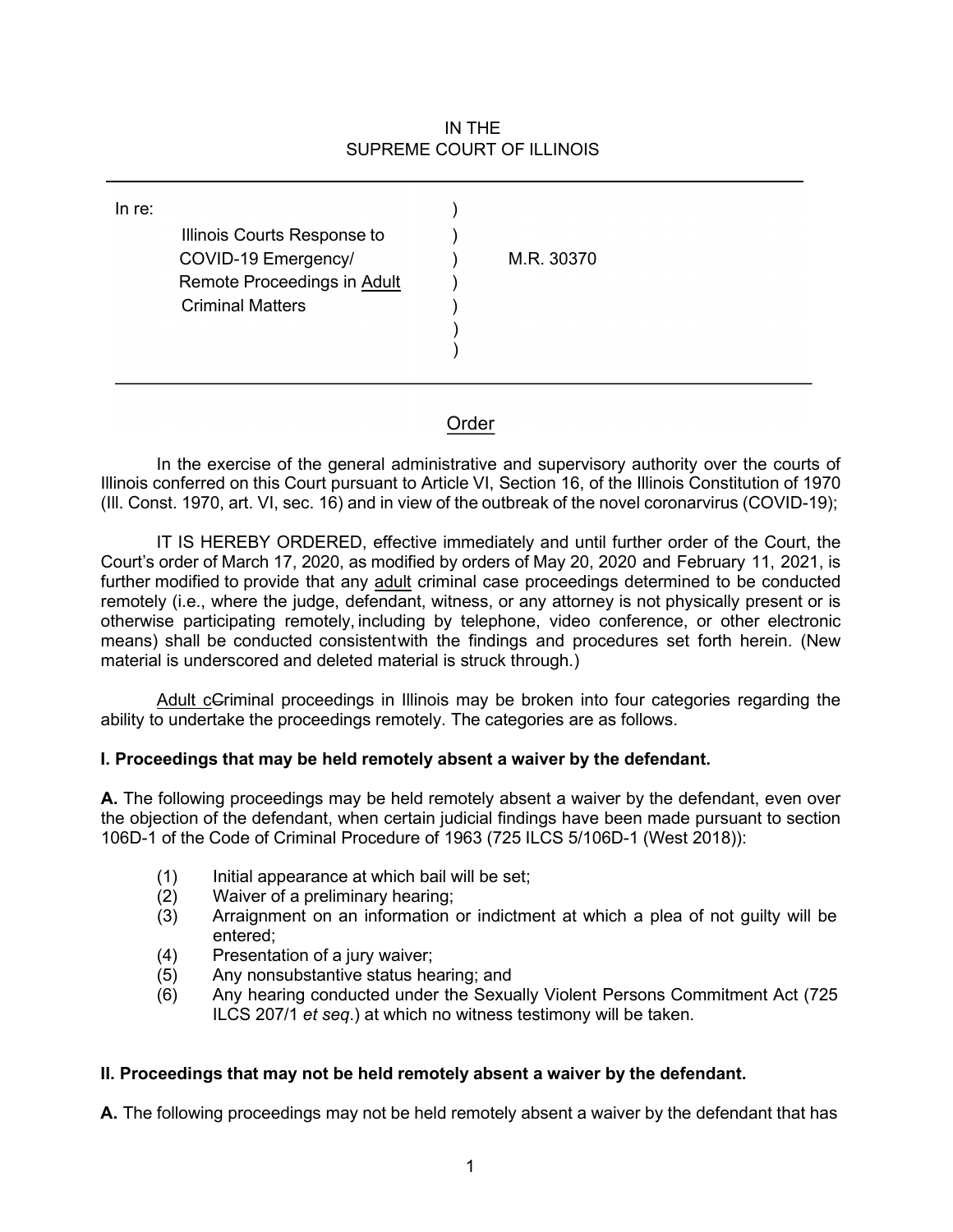been accepted by the trial court:

- (1) Legal hearings with counsel argument only;
- Negotiated pleas;
- (3) Evidentiary hearings where evidence in any form is presented to the court;
- (4) Sentencing hearings;<br>(5) Probation revocation l
- Probation revocation hearings; and
- $(6)$  Arraignments or other proceedings at which a plea of quilty will be entered-; and

(7) Any hearing conducted under the Sexually Dangerous Persons Act (725 ILCS [205/0.01](https://0.0.0.205/0.01) *et seq*.).

**B.** In proceedings where waiver is allowed, the decision whether to waive shall belong to the defendant and not to defense counsel.

**C.** Defendant's waiver shall be in writing and shall include the items listed below in paragraph D, subparagraphs 1 through 6. Defendant shall be provided with the written waiver prior to the hearing. Whether the waiver is made orally or in writing is exclusively within the discretion of the trial court. However, when oral, the waiver must be stated on the record.

**D.** Before a waiver of in-person proceeding is accepted by the trial court, it shall be the trial court's responsibility to ensure that the defendant's waiver is knowing and voluntary and has been discussed with counsel prior to the hearing. The trial court shall ensure that the record is clear that the defendant understands:

(1) That the defendant has a right to be physically present in the courtroom for every substantive proceeding;

(2) That remote appearance means the defendant, the court, and other participants will participate via video or telephonic conferencing platforms;

(3) That any remote appearance may be viewable by the public over the Internet or other method of streaming or broadcasting (if applicable);

(4) That the defendant and defense counsel may not be physically present together during the proceeding;

(5) That the legal effect of the remote appearance will be the same as an in-person appearance; and

(6) That the defendant has discussed the waiver with counsel.

#### **E.** Defendant's waiver shall be signed by the defendant. The defendant shall be provided a copy of the signed waiver.

**E.F.** After the trial court finds the defendant's waiver to be knowing and voluntary, the prosecution shall be given an opportunity to object and to state the grounds for that objection for the record. The prosecution's objection shall not be considered controlling. The decision to accept a defendant's waiver of in-person proceeding is exclusively within the discretion of the trial court, and the court shall put the reasons for its ruling on the record.

## **III. Proceedings that may be conducted remotely if the defendant consents in writing and the judge finds that doing so will not jeopardize the integrity of the trial process.**

**A.** The following proceedings may be conducted remotely if the defendant consents in writing (as provided in paragraphs C through E of section II above) and the judge specifically finds that doing so will not jeopardize the integrity of the trial process:

- (1) Bench Trial; or
- (2) Stipulated Bench Trial.